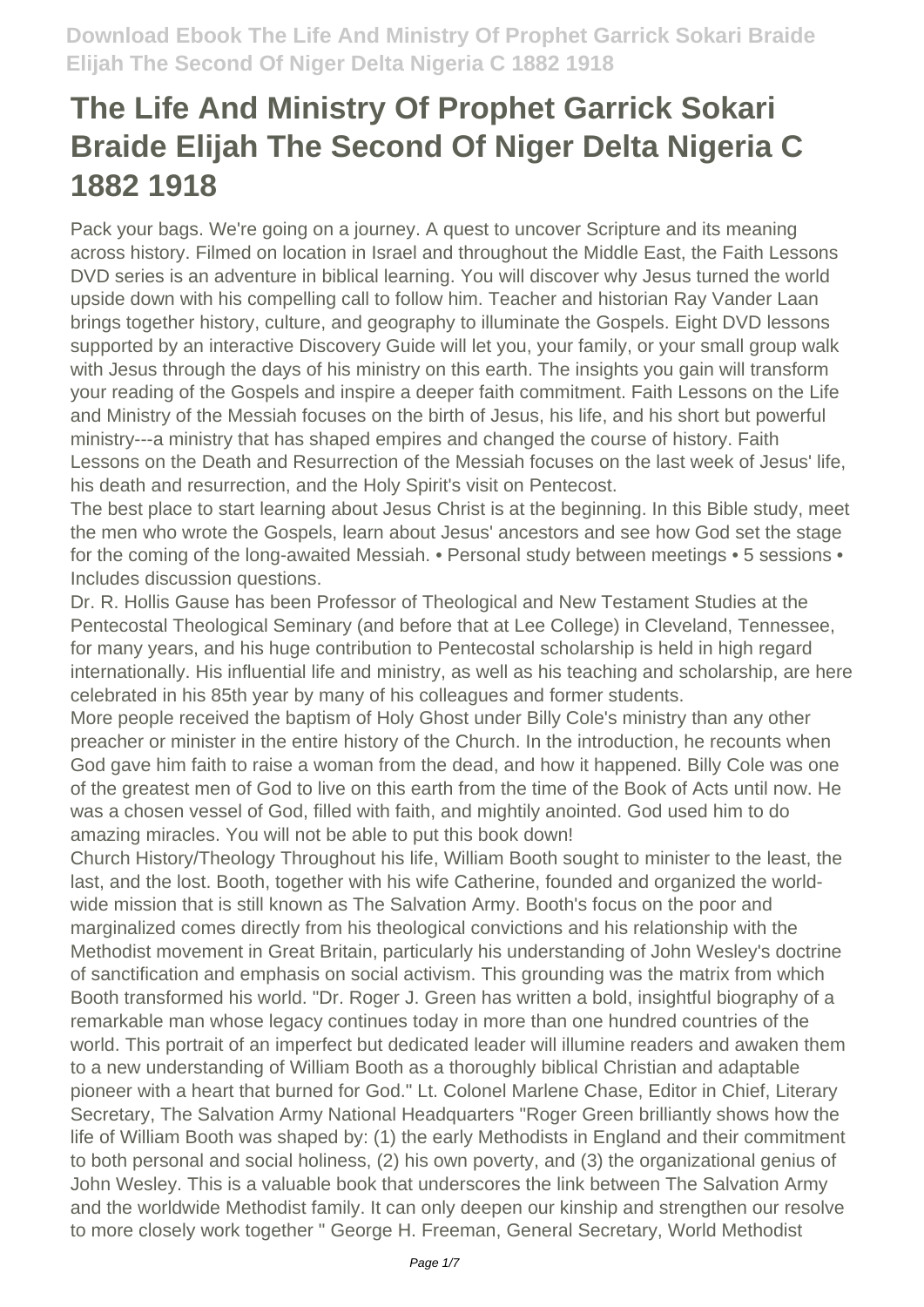Council "This biographical study by Roger Green is a wonderfully textured and theologically sensitive portrait of General William Booth. May it enable readers to recognize and emulate Booth's synthesis of vital Christian piety and active social service." Paul W. Chilcote, Professor of Historical Theology & Wesleyan Studies, Asbury Theological Seminary, Orlando, Florida "Roger Green gives us remarkable and unprecedented insight into the life of the founder of The Salvation Army, William Booth. His scholarship carefully documents the powerful influence of John Wesley and Wesley's Methodist legacy on General Booth's life, theology, and worldwide ministry. Green gives us a balanced and provocative look into the strengths and flaws of this very human soldier-saint, illuminating the Wesleyan DNA of Booth's legacy, The Salvation Army." Jonathan S. Raymond, Ph.D., President and Vice Chancellor, William & Catherine Booth College, Winnipeg, Manitoba, Canada Roger J. Green is Professor and Chair of Biblical and Theological Studies at Gordon College in Wenham, Massachusetts. He is co-editor of Word and Deed: A Journal of Salvation Army Theology and Ministry. Dr.Green is also a member of the Salvation Army International Doctrine Council.

A young boy had a desire to preach the Gospel, despite his daily challenges with hearing and speech. This is a story of Gary Manthorne's willingness to rely on God to lead him day by day, and God's willingness to bless those who give their lives to him. Gary was taunted and bullied as a child but with the help of supportive Christian parents, he graduated from High School and went on to Acadia University in Wolfville, N.S., Canada. This book will make you both cry and laugh as you follow Gary through his life. He had many struggles before he graduated from Acadia Divinity College and took up his ministry in the Valley, where many would say he has become the most beloved minister in the area. Gary has always reached outside the walls of the traditional church and some of the people, who have never gone to church, see him as their pastor and have great love and respect for him.

The Life and Ministry of Billy and Shirley ColeAuthorStock Publications

An autobiography of the Oklahoma farm boy who became the outstanding leader of the Pentecostal world

The Church of the Nazarene embraces American attachments to democratic rule, individual initiative, efficiency, and a strong sense of responsibility as "a city on a hill." It is also present in more than 150 world areas. These attributes are reflected in the astounding story of one of the founders of the denomination, H. F. Reynolds, who has been long hidden in the shadow of his early colleague, Phineas Bresee. While the church points to Bresee as its founding father, Reynolds lived and served for an additional two decades following Bresee's death, shaping the role of the General Superintendency, clarifying and expanding the church's Manual to meet the needs of the growing denomination, and establishing mission policies and practices that took it from a US church to a global presence. Reynolds maintained a lively devotion to Christ as he survived train wrecks, war, dread disease, and the sheer volume of meetings, correspondence, and explosive scandal that came with the nurturing of a new church. His vision and methods have profoundly influenced a denomination that does not know his name. This volume is designed to make the introduction.

Examining his thirty years of pastoral ministry, Horner mines seven key challenges that pastors must face well in order to restore and maintain a healthy balance.

Whether it's fearful side hugs on one side or sexual abuse on the other, both the culture and the church aren't doing very well with touch. Singles are staying single longer, dating is wrought with angst over purity, and marriages struggle to not interpret all forms of touch as sexual. Even the Bible seems to have endless rules about not touching things. There is simply no place where touch doesn't seem threatened or threatening. But a curious thing happens when Jesus comes into His ministry: He touches. Jesus touches the sick and the outcast, the bleeding and the unclean. What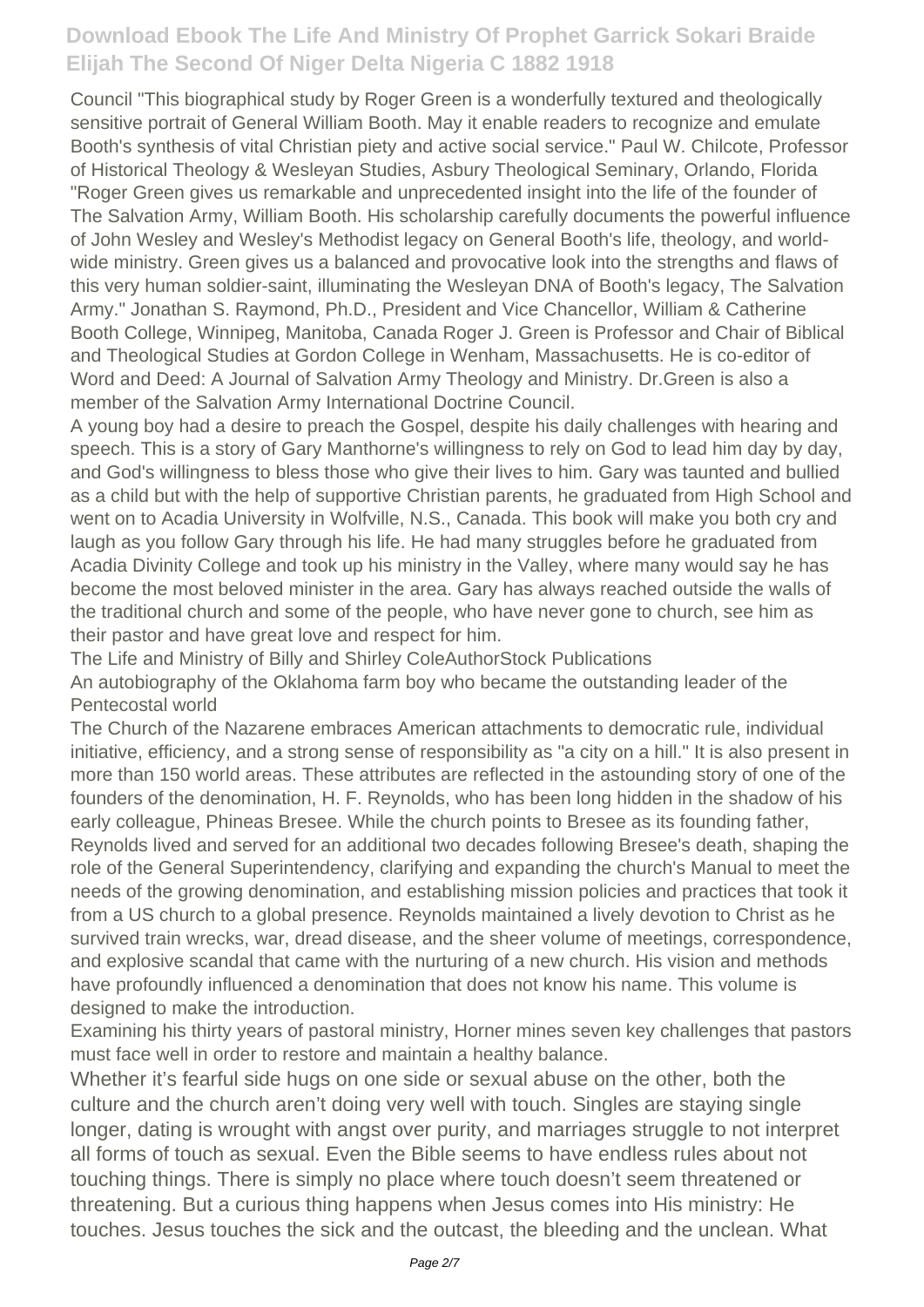could it mean for families, singles, marriages, churches, communities, and the world to have healthy, pure, faithful, ministering touch? Somewhere in the mess of our assumptions and fears about touch, there is something beautiful and good and Godgiven. As Jesus can show us, there is ministry in touching.

John the apostle must have thought he had seen everything. Having been with Jesus all the years of his ministry, John witnessed more miracles than he could count, saw more displays of power than he could comprehend, and experienced more love than he could fathom. And one unforgettable morning young John outran Peter to his Savior's empty tomb. Just as Christ took John on a lifelong journey into the depths of His love, He will do the same for you. The bridegroom's love is unmatched and inexhaustible, and He is waiting to lavish it on you, His beloved.

What would it be like to haul in a miraculous draft of fish at the command of the Master . . . or hear the ram's horn sound from Herod's temple at the very moment when Jesus is breathing his last breath? What would you think? How would you think? What meanings would the places and events in the life of Jesus hold for you as a person of a different time and culture? Thanks to Ray Vander Laan and That the World May Know Ministries, you can understand their significance in a way that transforms your faith today. Filmed in Israel by Focus on the Family, Faith Lessons on the Life and Ministry of the Messiah helps small groups understand Jesus from the mindset of a citizen of those times. Using the new, proven ZondervanGroupWare approach, this powerful curriculum provides a dynamic way for participants to engage with biblical truths in a lifechanging, group-interactive format. Faith Lessons on the Life and Ministry of the Messiah includes an all-new Leader's Guide and Participant's Guide designed for maximum clarity, relevance, and ease of use. Drawing on Ray Vander Laan's video presentations, participants will enjoy spirited discussions and find practical applications that turn faith lessons learned from past millennia into faith lessons lived today. Jesus Christ is God, the living Word, who became flesh through His miraculous conception by the Holy Spirit and His virgin birth. Therefore, He is perfect Deity and true humanity united in one person forever. He lived a sinless life and voluntarily atoned for the sins of men by dying on the cross as our substitute, thus satisfying divine justice and accomplishing salvation for all who trust in Him alone. It is His life, the 'Word made flesh', that we will look at in detail in this book. His personality and ministry as set out in the Gospels. By understanding His personality I hope to develop a revelation in your heart of how Emmanuel, "God with us" can enable you to see how Jesus can identify with your infirmities. By studying His personality and His ministry it is hoped that all readers will develop a fuller understand of His attributes so that all can have a healthy perspective of who He is. The reason I say this is that many artists have tried to capture the personality Jesus Christ on canvas, but sad to say they have never been able to encapsulate every attribute or a true perspective of our great God, Jesus. Jesus is the Living Word and therefore we need only to delve into the written Word of God to get a clear picture of Him. He is found in the Word of God and that will leave a deep impression in your heart.

The Life and Ministry of Jesus takes a chronological look at Christ's life by blending the Gospels into a single story. Covers Matthew through John. Written in the style of the popular Standard Lesson Commentary®, the Standard Reference Library provides a thorough yet concise look at the Bible from Genesis to Revelation. With three Old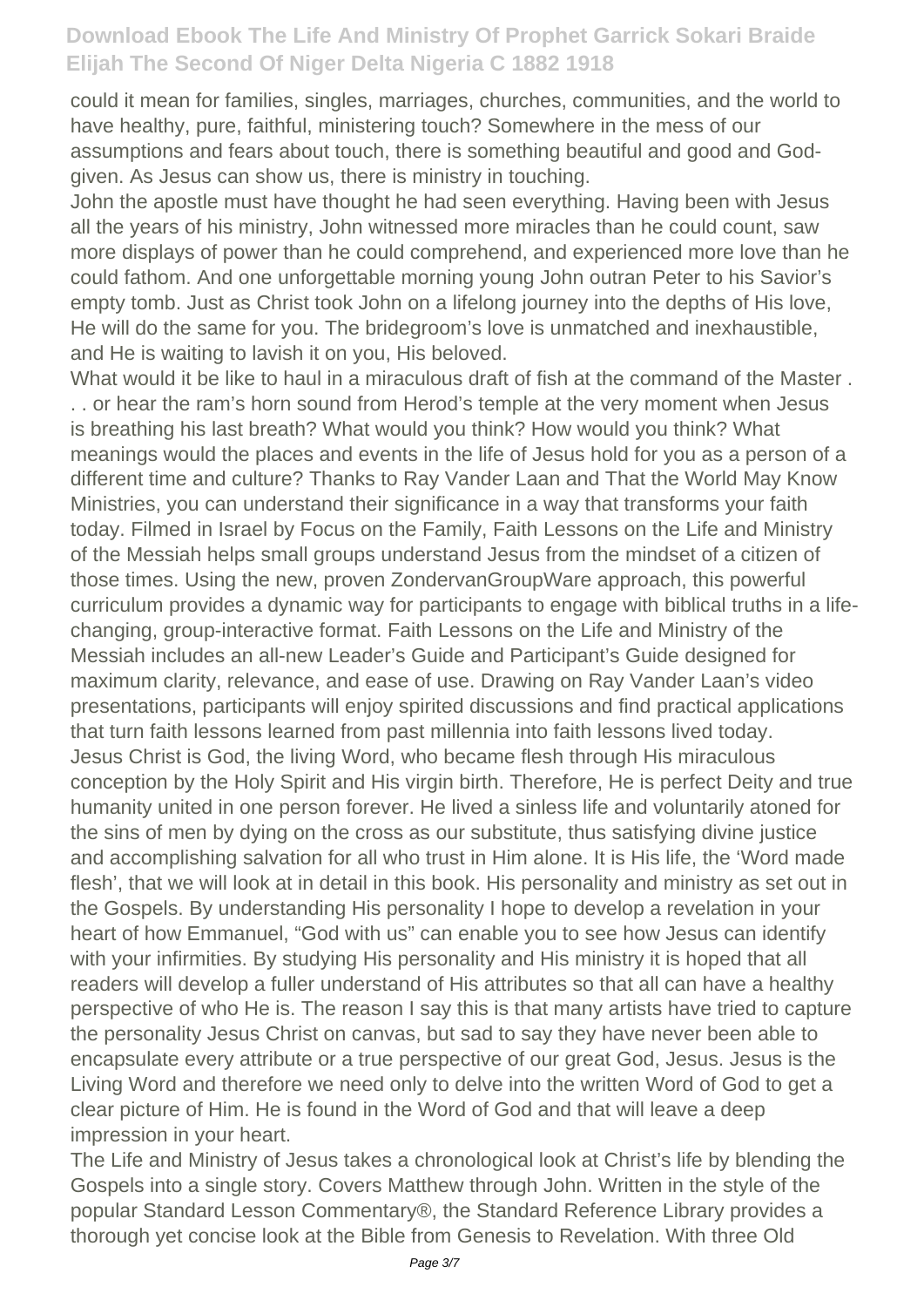Testament volumes and two New Testament, the Standard Reference Library is ideal for lay Bible teachers, small group leaders, or any student of the Bible who wants to combine solid exposition of the Scripture text with practical application for today. Enjoy this classic content from the Beth Moore library for the first time or as a refresher to your faith. It is the same great Bible study with a new look! You Are Christ's Beloved John the apostle must have thought he had seen everything. Having been with Jesus all the years of His ministry, John witnessed more miracles than he could count, saw more displays of power than he could comprehend, and experienced more love than he could fathom. John was there when Jesus turned the water to wine, offered living Water to the woman at the well, yielded to His Father's will in the garden of Gethsemane, and gave His life on a Roman cross. And one unforgettable morning young John outran Peter to his Savior's empty tomb. Yet God had more in store for the Son of Thunder. As the other disciples were martyred one by one, John remained to write his sublime Gospel proclaiming Jesus' identity as the eternal Word of God. In his three letters John left a legacy of divine love to ignite the passion of future believers. And while exiled on Patmos, John recorded His risen Lord's glorious revelation of victory and hope. John referred to himself as "the disciple whom Jesus loved." Just as Christ took John on a lifelong journey into the depths of His love, He will do the same for you. The Bridegroom's love is unmatched and inexhaustible, and He is waiting to lavish it on you, His beloved. Features: Eleven teaching sessions available approximately one hour in length each session Classic, original teaching by Beth Moore Leader Guide available as free PDF on

LifeWay.com/BelovedDisciple Personal Study to be completed between the 11 group sessions Benefits: Learn about the Beloved Disciple, John, and his life as a follower of Jesus. Discover John's legacy of love as you study God's Word. Find the heart of the Bridegroom for His Bride, the church, and for you.

David A. Shank has been reflecting on the mission of the church from an Anabaptist perspective for more than half a century. His writings represent among the best biblical, theological, and missiological study on the matter, shaped by two primary contexts—Europe and Africa—where his ministry took place. This collection will be of particular interest to global church leaders wanting to know more about how to contextualize the gospel message; to mission and church historians interested in examining how missiological thought and practice evolves over time; and to pastors, students, and mission workers seeking insights from a wise elder as they serve the church through its mission efforts in the twenty-first century. An awakening call to all Christians to prove the omnipotence of our God to the world as we manifest excellent wisdom, provide solutions to teething national and international problems and carry out spectacular exploits that would compel unbelievers to fear God, acknowledge His sovereignty, bow down to worship His majesty and come to the realization that the Most High God rules in the kingdom and affairs of men. This is the challenge that the life and ministry of Daniel pose to Christians today. Imagine a scenario where the king of the most powerful and dreadful nation of that time fell down prostrate, before the young captive Daniel. The king literally idolized him, ordered that an offering of incense be made to Daniel, and exclaimed reverently; "Truly, your God is the God of gods, the Lord of kings and the Revealer of Secrets". All these happened because to the utter dismay of king Nebuchadnezzar, Daniel, through prayer and God's gifts revealed and interpreted the king's untold dream. By this feat, Daniel and his friends were greatly promoted while God's name was highly glorified and honoured. God made them to excel far above their colleagues. This book further makes us to appreciate that with an adequate knowledge of our God, a readiness to please Him by keeping ourselves pure, a rugged faith, and an unwavering loyalty to Him, there is no limit to which God can use our lives and ministries to prove His majesty, just as He did through Daniel and his companions. By manifesting these traits, the burning furnace was turned to an air-conditioner and the mouths of dreadful lions were locked. This book encourages Christians from all walks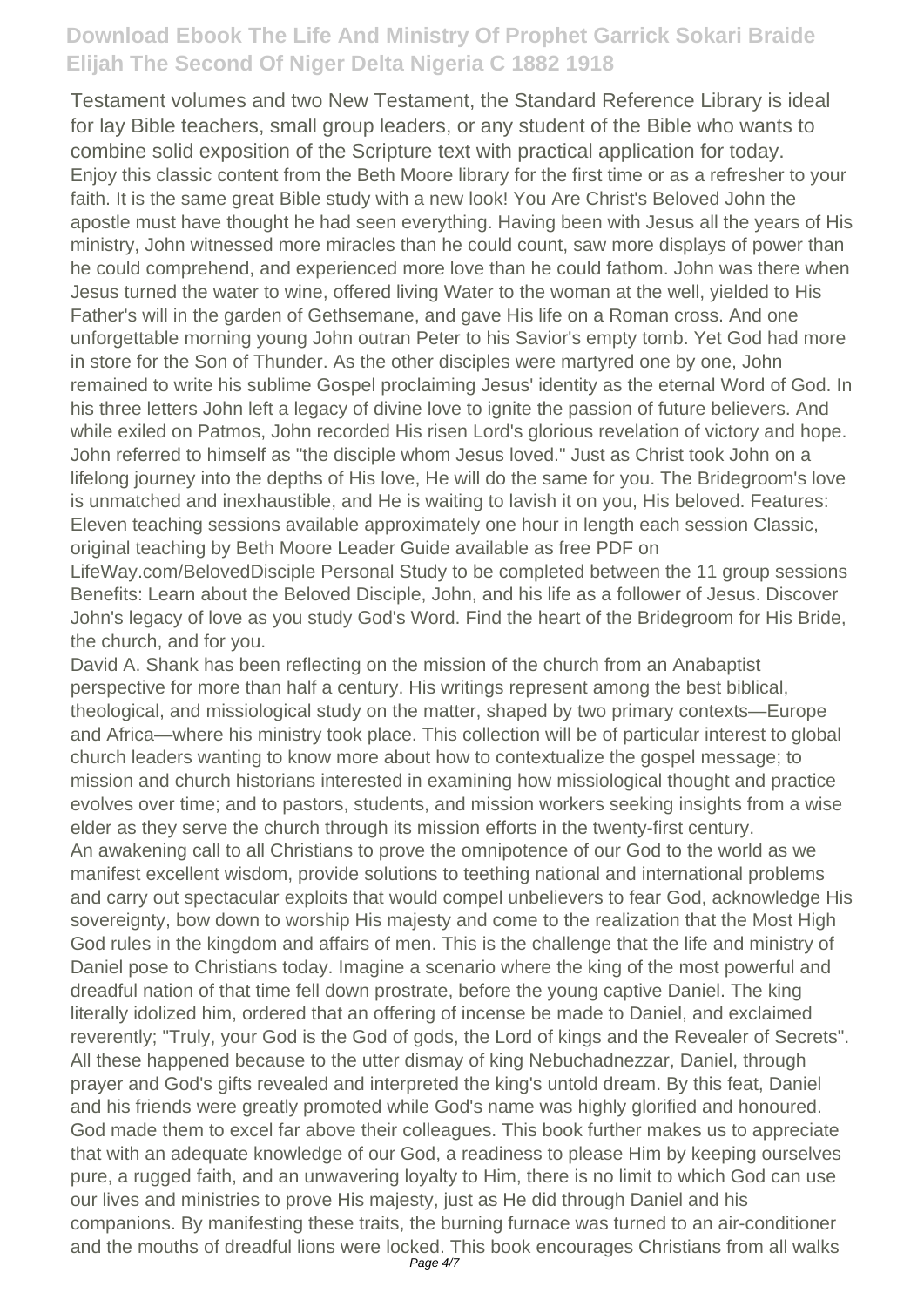of life to prayerfully demonstrate these traits as Daniel did, so that we can impact the world around us positively for God. This book is an expository on how Christians can receive divine guidance regularly and specifically as it carefully unveils the requisite processes, e.g. through God's Word, by Spirit-filled Counsellors, and overwhelmingly by the Holy Spirit. The author shares his own practical experiences in these regards. It reveals how parents can develop intimacy with their children that would enhance winning them for Christ and help them to fulfil destiny. This is an inevitable book for all who desire excellence in life and ministry as it systematically details the divine steps for the attainment and maintenance of excellence in these respects. The book should be a hot-cake for genuine result-oriented intercessors, as it uses Daniel's life to expound on how to become an excellent intercessor. Through rugged faith in God, coupled with unrelenting prayers, a Christian can always emerge victorious over fierce trials and enemy gang-ups, to bring glory to God's Name. This book can be rightly described as a handbook for Christian youths as well as an important guidebook for all Christians. Through the help of the Holy Spirit, it offers in-depth details on: how Christian youths can positively use their energy without manifesting youthful exuberance, conduct themselves wisely in the fear of God, do exercises towards righteousness, be on fire for the Lord and yet be humble and obedient. It shows how they can choose godly companions, become responsible and respectable in the community and in the Church, soar into prominence, and fulfill their God ordained destinies in life. A reviewer described it as a 'book that is conceived from the womb of the Holy Spirit, timely, apt, and heart-warming.' Another reviewer referred to it as, 'an exquisite treasure, a compendium of sorts, from being a Bible study material, a book replete with life cum personal experiences, a prayer manual, and a visibly recognized Holy Spirit inspired Ministry Instruction Manual. The prayer box at the end of each chapter provides a set of prayers, which if thoroughly applied would surely transform the reader into a Daniel in his or her operational base, be it at home, school, work pl...

Jeremiah A. Wright, Jr., will forever be linked to the historical 2008 presidential campaign of then-Senator Barack Obama. Although unwillingly thrust into the spotlight, the media attention could never overshadow Wright's prophetic teachings, nor does it define his life and ministry. The Book of Jeremiah examines the man, an African American, a patriot who served his country, a scholar, a prophet, and a pastor. The relevance of his ministry reaches far beyond his pastorate at Trinity United Church of Christ, Chicago. Wright's ministry has transcended to a global stage with a message of liberation and justice. Smith provides the most comprehensive picture of the Rev. Wright, and as a close confidante, sheds light on his upbringing, teaching and preaching influences, and the far-reaching effects of his ministry on Barack Obama and the world. This book should be read and re-read by all. The hype and vile superficiality of political propaganda is now countered with honesty, integrity and love. Who can withstand that? Smith has done Jeremiah Wright proper justice and has done all of us a great service. The church and our people across the world are in her debt. Hers is a work of great intellectual depth, great faith, and great passion. Our brother must feel honored and deeply gratified. In essential ways, Smith has wrapped herself in prophetic truth and stormed the gates of hell. This book will help us all prevail. --Allan Boesak, Desmond Tutu Chair of Peace, Global Justice and Reconciliation Studies at Christian Theological Seminary, Indianapolis; and author of Radical Reconciliation: Beyond Political Pietism and Christian Quietism and The Tenderness of Conscience: African Renaissance and the Spirituality of **Politics** 

Is Your Biggest Ministry Obstacle Writer's Block? As an active member in ministry, writing is usually inevitable. Perhaps you approach these opportunities with excitement—or maybe you procrastinate to avoid the task altogether, your pages remaining forever blank. No matter how you feel about writing, approaching a project can be overwhelming. Knowing what to say can be as confusing as knowing where to begin. Perhaps for you, the first step in the writing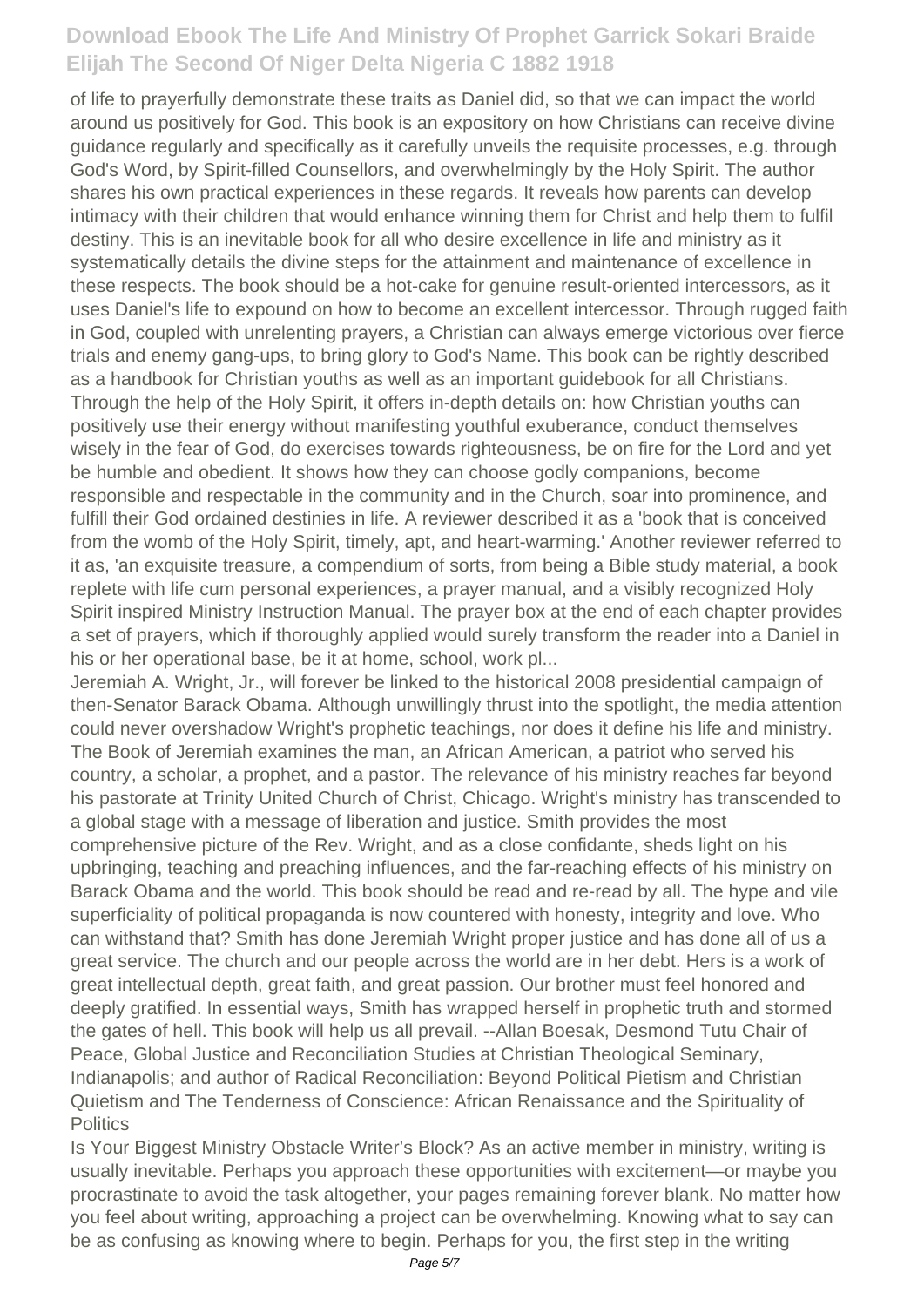process is simply to demystify the writing process, to realize that you are capable of accomplishing your projects. If so, then Writing for Life and Ministry is for you. Seasoned writer and writing coach Brandon J. O'Brien examines the obstacles that often inhibit ministry leaders from thriving as writers. Most importantly, he simplifies the writing process, so it is both accessible and flexible to fit your style. Don't let the craft of writing keep you from flourishing in your ministries. With this resource, you'll learn how to plan, draft, and revise. The included exercises will enable you to hone your craft and develop your skills. Best of all, you'll be ready to tackle that writing project you've been putting off with confidence.

Small churches need the work of all of their people to survive, and this means that there's a productive place in the church family for every person, no matter how gifted or challenged. Small churches are uniquely personal, and they provide an unparalleled opportunity for Christians to learn, grow, and live out their faith consciously, every day. Small churches become a family, children of God, and brothers and sisters of Jesus together. There's no place to hide in a small church. The normal human dramas of good and evil, sin and repentance, forgiveness and reconciliation all happen in our relationships in the family. A small church is a place where people can serve an apprenticeship in faith, learning from those before them and passing on their experience to those around them. In a small church the pastor provides context by preaching and teaching, serves as a role model in encouraging the ministry of others, and, by loving the people, helps them see themselves through God's eyes. The rest is up to the people themselves and to God.

In the Lord's recovery during the past five hundred years the church's knowledge of the Lord and His truth has been continually progressing. This monumental and classical work by Brother Witness Lee builds upon and is a further development of all that the Lord has revealed to His church in the past centuries. It is filled with the revelation concerning the processed Triune God, the living Christ, the life-giving Spirit, the experience of life, and the definition and practice of the church. In this set Brother Lee has kept three basic principles that should rule and govern every believer in their interpretation, development, and expounding of the truths contained in the Scriptures. The first principle is that of the Triune God dispensing Himself into His chosen and redeemed people; the second principle is that we should interpret, develop, and expound the truths contained in the Bible with Christ for the church; and the third governing principle is Christ, the Spirit, life, and the church. No other study or exposition of the New Testament conveys the life nourishment or ushers the reader into the divine revelation of God's holy Word according to His New Testament economy as this one does.

The third Faith Lessons volume focuses on the birth of Jesus, his life, and his short but powerful ministry--a ministry that has shaped empires and changed the course of history.

Examines the life of Paul the Apostle using Biblical passages and studies of ancient Jewish life in Biblical times and finds lessons of faith, humility, and selfsacrifice which modern Christians can apply to their own lives.